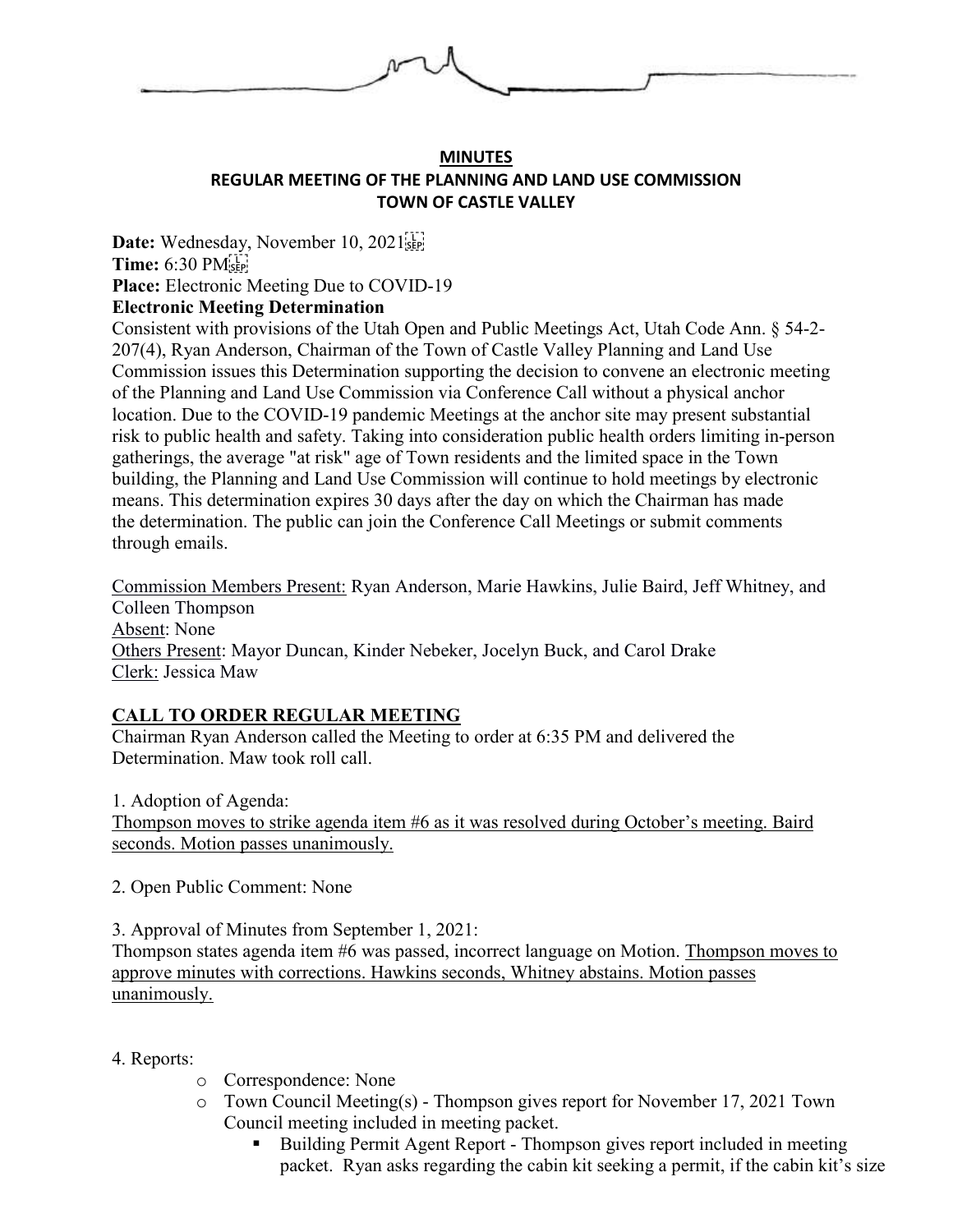fits within the overall square footage. Colleen advises it does after the owner had it reduced in size and height to comply with Town ordinances, specifically the 5000SF limit over 19'.

- Permit Activity Ryan asks regarding the cabin kit seeking a permit, if the cabin kit's size fits within the overall square footage. Colleen advises it does after the owner had it reduced in size to comply with Town ordinances.
- Updates on Recent Applications

# **NEW BUSINESS**

5. Discussion and Possible Action re: Dark Sky Ordinance:

Colleen covers proposed changes to language presented at last month's PLUC meeting, included in meeting packet. Ryan asks if lowering color temperature (kelvins) from 3000k to 2700k makes the light more yellow. Colleen clarifies that it is aa slightly warmer color, and is recommended by scientific research as was reported on the recent Dark Sky event at the fire dept. building. Jessica questions how to measure objectionable light between properties. Colleen explains exterior light is labeled with lumens by the manufacturer. Jeff says we could only measure someone's light from off of their property. Ryan discusses previous complaints between neighbors that have come up and how it was resolved. Colleen sees no reason to go inside someone's house. Interior lights shouldn't be shining out onto neighboring trees. Jocelyn was able to resolve a previous complaint by talking to the neighbors who made a small, but impactful change to the lighting.

Committee would like PLUC feedback on lumens, color, string lights, flood lights.

Kelvins is the color of the light, lower is warm vs. higher is cold. We propose 2700K over 3000K, which would be slightly warmer. Thompson moves to change part of section G to adopt 2700K instead of 3000K. Baird seconds. Motion passes unanimously.

Baird motions to accept deleting sentence in Section C III. Whitney seconds. Motion passes unanimously.

Jocelyn explains information on Prohibited Lighting is now in both sections III and VII to make sure it's clear. Thompson motions to accept changes as proposed. Hawkins seconds. Motion passes unanimously.

Section IV covering lot maximum lumens, as an example, Jocelyn's floodlight on her property is 960 lumens, rough equivalent of 75 watts. Marie asks Jeff what light is adequate for agricultural use. Jeff explains 100 watts is appropriate. Colleen explains there is also a section for agricultural exceptions that covers when a person is actively caring for their livestock. Jeff says residences are required to have an exterior light at all entrances, and holiday lights are only allowed for 90 days of the year due to potential fire hazards. Jocelyn indicates we are proposing 60 days.

Thompson motions to accept the proposed Dark Sky ordinance as presented with the changes that were discussed tonight. Whitney seconds. Motion passes unanimously.

7. Discussion and Possible Action re: Update to Building Permit Information sheet to comply with updates previously made to Ordinance 85-3 as required by HB 82. Whitney motions to untable from last month's meeting. Thompson Seconds. Motion passes unanimously. Colleen explains suggested changes included in meeting packet. This is not an ordinance, so PLUC votes on the changes and advises the Town Council. She suggests we put discussions regarding septic on hold until we're able to discuss it further, with the exception of what is proposed in the packet. She explains all permit applicants are required to sign the Building Permit Information sheet. There was discussion at last meeting about some of the wording matching the ordinance, but Colleen believes this language keeps it understandable to the